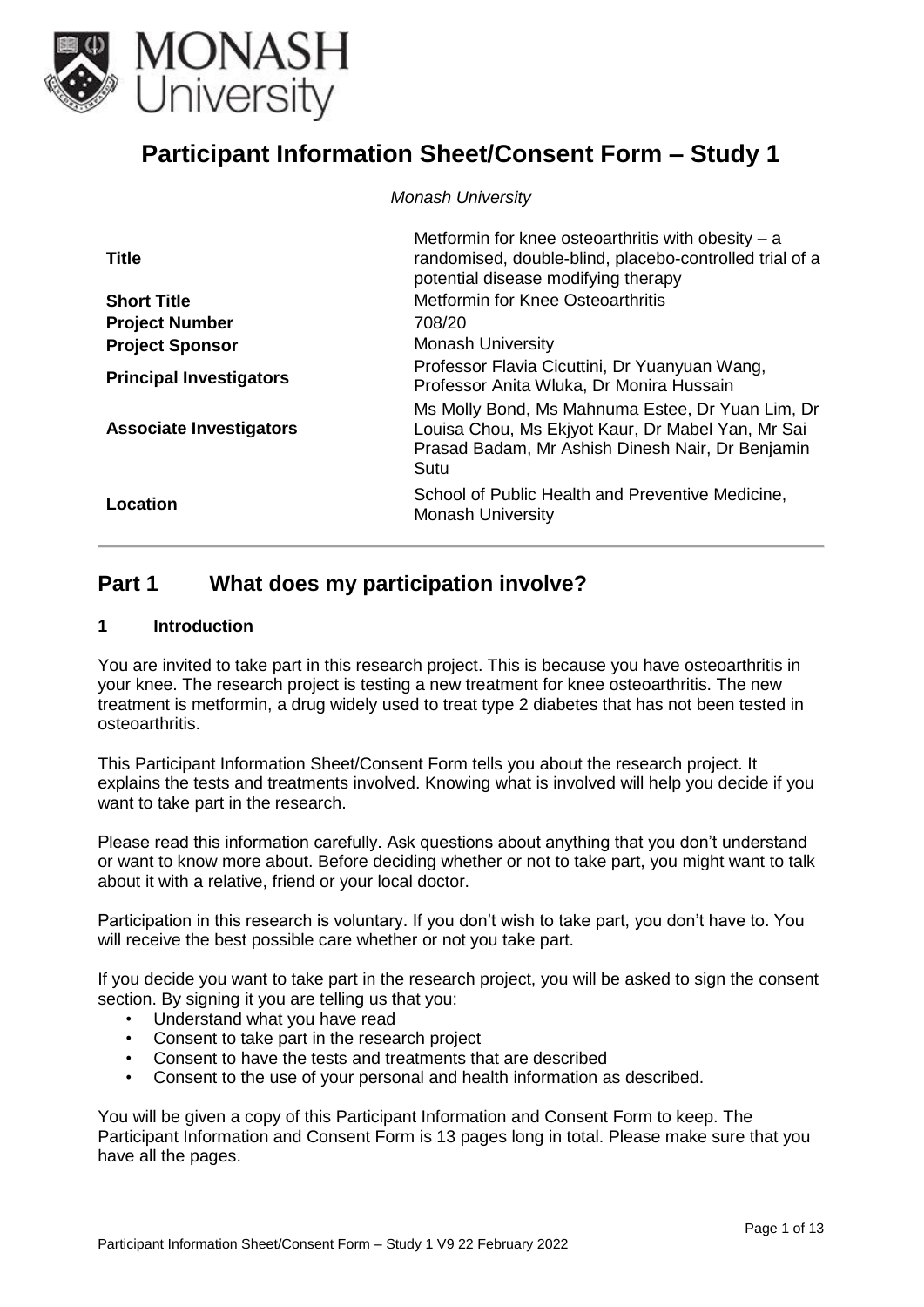## **2 What is the purpose of this research?**

Knee osteoarthritis is a common disabling condition causing significant pain and impaired physical function. It is characterised by the loss of cartilage (the lining over the bones that gives a cushioning effect). Currently, there are no treatments that slow knee osteoarthritis progression.

Previous studies have shown that obesity is a significant risk factor for knee osteoarthritis. More than 50% of people with knee osteoarthritis are obese. Evidence suggests that obesity and obesity-associated inflammation and metabolic abnormalities such as diabetes, dyslipidaemia (abnormally elevated lipids or fats in the blood) and hypertension (high blood pressure), are potential treatment targets for those with knee osteoarthritis and obesity.

Metformin is an oral biguanide (a group of oral type 2 diabetes medications that work by preventing the production of sugar in the liver) that is a widely used and effective treatment for patients, including children, with type 2 diabetes mellitus (a condition with abnormally high levels of glucose in the blood). The main effect of metformin is to reduce blood glucose levels, resulting in sustained modest weight loss, and lowering of lipids (or fats) and inflammation. There is emerging evidence suggesting metformin may have the potential to slow the rate of knee cartilage loss and reduce pain in people with knee osteoarthritis and obesity. Metformin is well-tolerated, inexpensive and has a long history of safe clinical use.

The Metformin for Knee Osteoarthritis Study 1 is a randomised clinical trial with the aim to compare the effect of metformin with an inactive 'dummy' tablet (what is called a placebo) on knee pain and function in people with symptomatic knee osteoarthritis and overweight or obesity. If metformin is effective, it will offer a new way to improve pain and function in those with knee osteoarthritis and overweight or obesity.

Metformin has been approved in Australia (by the Australian Government's Therapeutic Goods Administration) to treat type 2 diabetes mellitus for more than 20 years. However, it is not approved to treat knee osteoarthritis. Therefore, it is an experimental treatment for knee osteoarthritis. This means that it must be tested to see if it is an effective treatment for knee osteoarthritis.

The research team conducting this study includes rheumatologists extensively experienced in the treatment of knee osteoarthritis and an endocrinologist extensively experienced with the clinical use of metformin.

A total of 102 participants will participate in this project. They will be randomly allocated into two groups, with one group receiving metformin and the other group receiving a placebo.

This research is a clinical trial being conducted by Monash University. This research has been initiated by the study investigators, Professor Flavia Cicuttini, Dr Yuanyuan Wang, Professor Anita Wluka, and Dr Monira Hussain.

This research has been funded by Monash University.

The results of this research may be used by student investigators to obtain their Honours, Masters or PhD degree.

## **3 What does participation in this research involve?**

If you agree to participate in the study, we will ask you to do the following:

1. Participation in this trial will initially involve a screening process. You will be screened for your suitability for the study over the phone by answering simple questions about your health.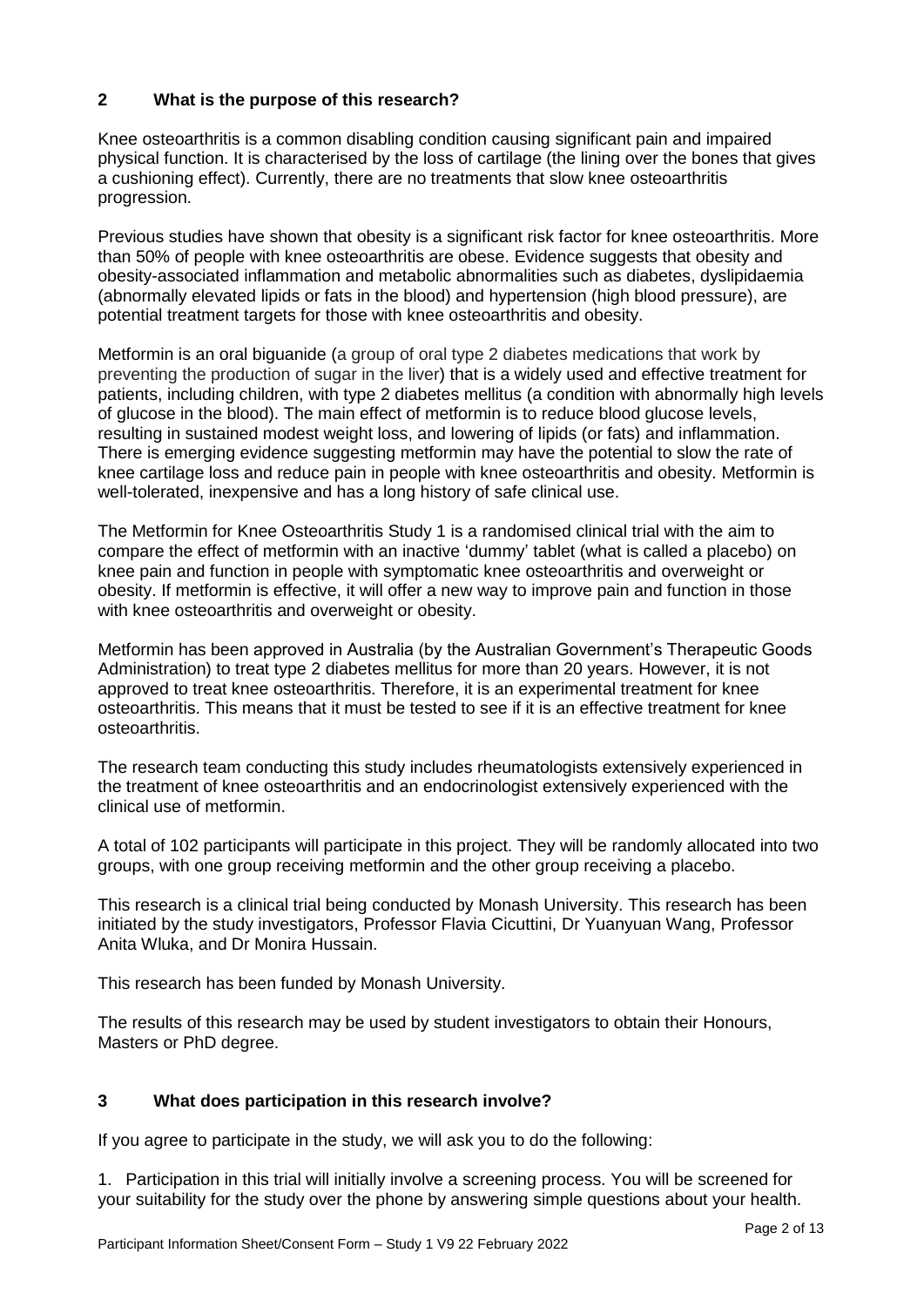If you meet the inclusion criteria, a Participant Information Sheet will be mailed out to you. You will have an interview with a research assistant and a study doctor through telehealth or onsite study visit at our Clinical Trials Centre (553 St Kilda Road) Monash University, during which any question can be answered. If you agree to participate in the study, you will be asked to provide consent by signing the consent form at the end of this document (either with a pen, if you are at the study site, or electronically, if the visit is conducted by telehealth, via REDCap, a secure web platform).

You will undergo a clinical assessment and complete questionnaires.

In order to further assess your eligibility for the study, you will have a knee X-ray at I-MED Radiology and blood tests at Melbourne Pathology.

During these screening procedures, at any stage, if the researchers identify any reason that would put you at increased risk by being involved in the study, or any reason that would make it inappropriate for you to participate in the study, you will be asked not to continue in the study.

If you use telehealth option for the screening visit, you will be asked to sign the consent form electronically in REDCap (i.e. Research Electronic Data Capture, a secure web platform to capture data for clinical research) which can be accessed on a computer, mobile phone, or tablet. You will open the survey and read through the consent form (which you have already received). When you get to the bottom of the consent form, you will have the opportunity to fill in your information and 'sign' your consent by typing in your name or by utilizing REDCap's 'Signature' field type on the survey. You will select "Next Page" and a read only copy of the consent will be generated that you can review, download, and print. At the bottom of the page you will need to select "I certify that all the information in the document above is correct. I understand that clicking "Submit" will electronically sign the form and that signing this form electronically is the equivalent of signing a physical document." and "Submit". Following the telehealth screening/baseline appointment, the research assistant will post a hard copy of the signed eConsent pdf form to you to ensure you have a copy.

2. If you are eligible to participate, you will be randomly assigned to either the treatment or the control group. The term "randomised" means you will not have a choice regarding which group you are in, and you will have equal chance of receiving the active study medication or placebo.

The treatment group will receive metformin tablets (up to a dose of 2000 milligrams, 2 tablets, once daily) and the control group will receive a placebo (up to 2 tablets, once daily). A placebo is a medication with no active ingredients. It looks like the real thing but is not.

You will initially take 500 milligrams (1 tablet) per day for 2 weeks. Providing you do not experience any adverse effects, the dose will be increased by 500 milligrams (1 tablet) per day every 2 weeks until you are taking 2000 milligrams per day. You will take this dose for the rest of the study. So you will take study medication (metformin or placebo) for 6 months.

Week 1-2: 500mg (1 x 500mg tablet) per day Week 3-4: 1000mg (2 x 500mg tablets) per day Week 5-6: 1500mg (3 x 500mg tablets) per day Week 7-8 and onwards: 2000mg (2 x 1000mg tablets) per day

As this is a "double-blind" trial, neither you nor the study investigator will know which treatment you are receiving until the study is completed. However, in certain circumstances the study investigator may find out which treatment you are receiving.

3. The trial will go for 6 months to examine the effect of metformin on reducing knee pain.

During the trial, you will have 2 study visits [through telehealth or attending our Clinical Trials Centre (553 St Kilda Road)]: at baseline and 6 months. Each study visit will take about 60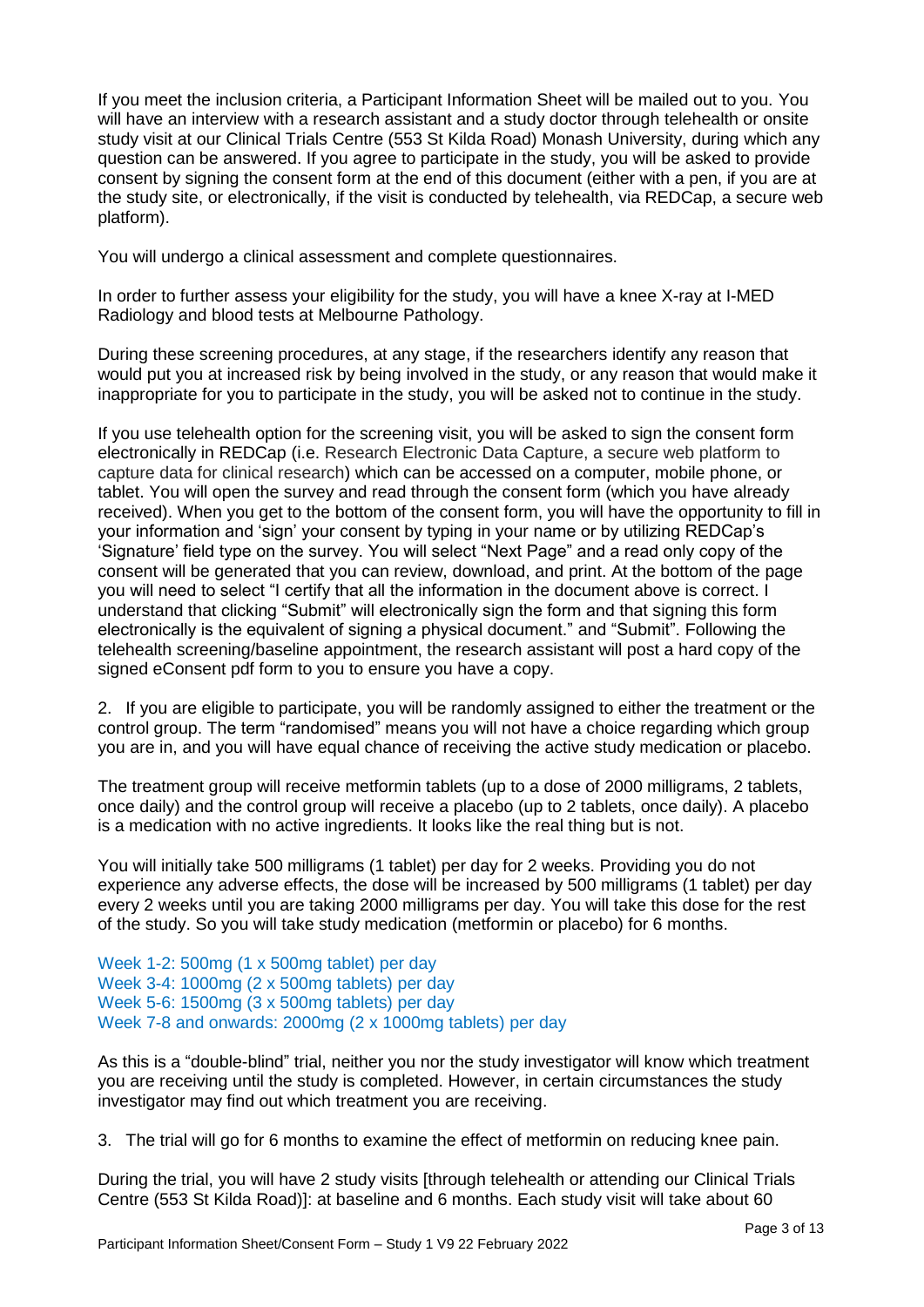minutes. We can provide an attendance certificate signed by the research investigator for each in-person onsite study visit. We will post the study medication to your address after your baseline visit (either onsite or via telehealth).

You will also have monthly telephone interview.

- 4. The following measurements will occur during the study period.
	- At screening: (1) measurement or self-report of height and weight; (2) knee X-ray; and (3) blood test for kidney and liver function, fasting glucose and lipids, vitamin B12, and inflammatory biomarkers.
	- At baseline: (1) questionnaires (electronic or paper-based surveys) information about your medical history/conditions, medication, employment, education, smoking, alcohol intake, knee pain and function, hand pain, multi-site pain, absence from paid/unpaid work, physical activity, and quality of life; (2) physical examination - height, weight, and waist circumference (if in-person visit is conducted).
	- Monthly telephone interview from month 1 to 5: knee pain and hand pain.
	- At final (6 month) follow-up: (1) questionnaires (electronic or paper-based surveys) information about your medical history/conditions, medication, knee pain and function, hand pain, multi-site pain, absence from paid/unpaid work, physical activity, and quality of life; (2) physical examination - height, weight, and waist circumference (if in-person visit is conducted); (3) blood test for kidney and liver function, fasting glucose and lipids, vitamin B12, and inflammatory biomarkers.
	- Safety and adverse events will be recorded over the 6 months, over the phone or via face-to-face interview.
	- Compliance will be assessed by pill count at 6 months. Medication adherence will be monitored over the phone by study staff between study visits.

At baseline and final (6 months) study visits, you will be asked to complete questionnaires online in REDCap (i.e. Research Electronic Data Capture, a secure web platform to capture data for clinical research and create online databases and surveys), facilitated by the research assistant. If you prefer a hard copy, you will be provided with printed questionnaires to complete manually; the research assistant will add the data online.

|                                      | <b>Screening</b>                    |               | Double-blind period                          |                        |
|--------------------------------------|-------------------------------------|---------------|----------------------------------------------|------------------------|
|                                      | assessment<br>Screening<br>baseline | Randomisation | months<br>ပ္ပ္ကာ<br>$\overline{\phantom{0}}$ | months<br>$\mathbf{o}$ |
| <b>Informed consent</b>              | Χ                                   |               |                                              |                        |
| Study visit (telehealth or onsite)   | Χ                                   |               |                                              | X                      |
| <b>Telephone interview (monthly)</b> |                                     |               | X                                            |                        |
| <b>Knee X-ray</b>                    | X                                   |               |                                              |                        |
| <b>Blood test</b>                    | X                                   |               |                                              | X                      |
| <b>Medical history/conditions</b>    | Χ                                   |               |                                              | X                      |
| <b>Medication</b>                    | Χ                                   |               |                                              | X                      |
| <b>Employment and education</b>      | Χ                                   |               |                                              |                        |
| <b>Smoking and alcohol</b>           | X                                   |               |                                              |                        |
| <b>Questionnaires</b>                |                                     |               |                                              |                        |
| Knee VAS                             | Χ                                   |               | X                                            | X                      |
| <b>WOMAC</b>                         | Χ                                   |               |                                              | Χ                      |

The following table shows you the procedures that are done at each study visit and telephone interview.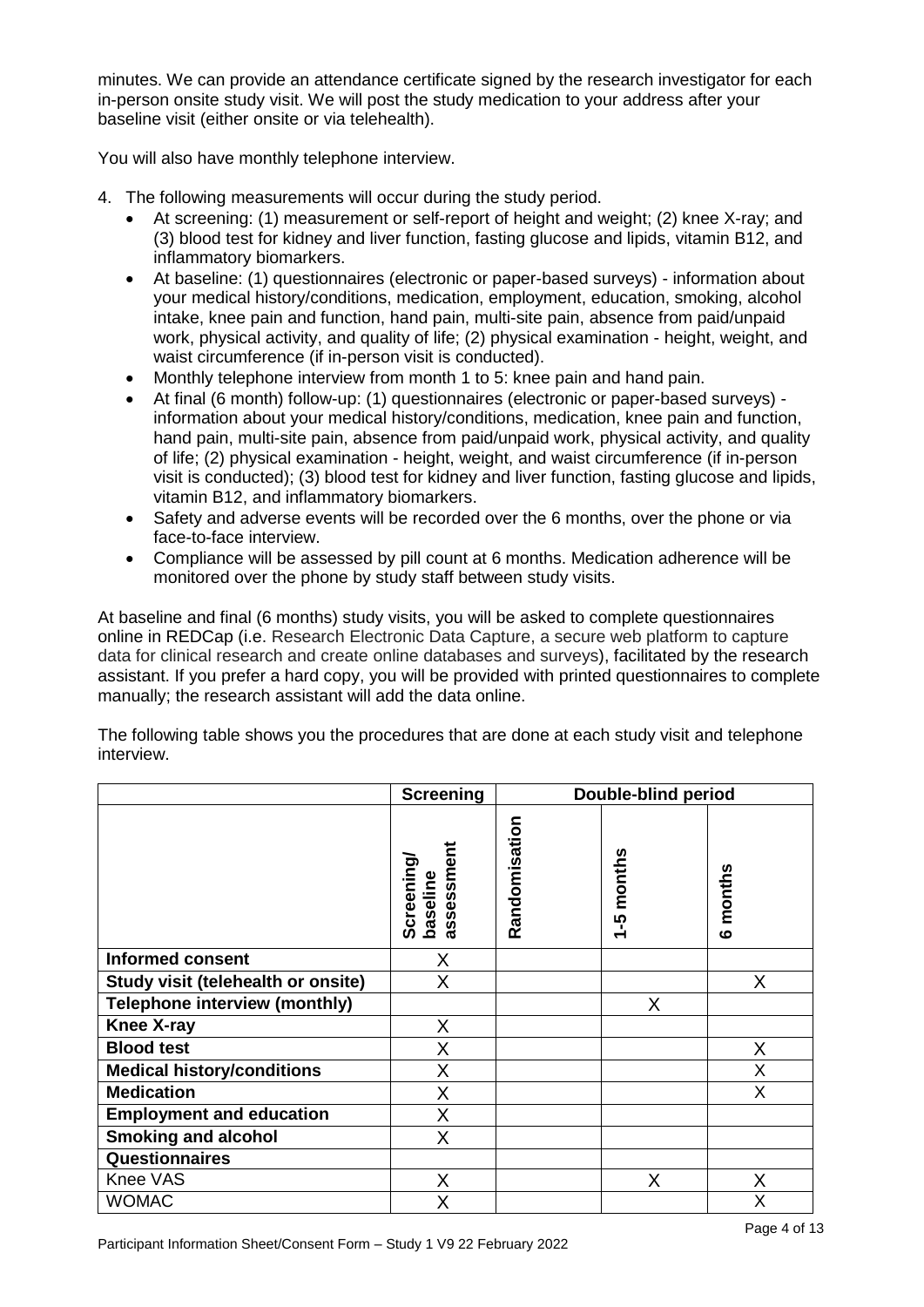| PainDETECT                                                                                | Χ |  |   |   |
|-------------------------------------------------------------------------------------------|---|--|---|---|
| Hand VAS                                                                                  | Χ |  | X |   |
| Multi-site pain                                                                           | Χ |  |   |   |
| Absence from paid/unpaid work                                                             | X |  |   |   |
| <b>AQoL</b>                                                                               | Χ |  |   | X |
| <b>IPAQ</b>                                                                               | X |  |   |   |
| <b>Physical examination</b>                                                               |   |  |   |   |
| Height, weight, waist circumference                                                       | X |  |   | x |
| <b>Compliance and safety (adverse</b><br>X                                                |   |  |   |   |
| events)                                                                                   |   |  |   |   |
| <b>Dispense medication</b><br>Χ                                                           |   |  |   |   |
| VAS: visual analogue scale; WOMAC: Western Ontario and McMaster Universities              |   |  |   |   |
| Osteoarthritis Index; AQoL: Assessment of Quality of Life; AQoL: Assessment of Quality of |   |  |   |   |
| Life; IPAQ: International Physical Activity Questionnaire                                 |   |  |   |   |

This research project has been designed to make sure the researchers interpret the results in a fair and appropriate way.

There are no additional costs associated with participating in this research project, nor will you be paid. All medication, tests and medical care required as part of the research project will be provided to you free of charge.

You will be reimbursed for any reasonable travel and parking associated with the research project visit (maximum \$10 per study visit). If study visits are via telehealth, you will receive a gift voucher (\$10) after your baseline and final visits.

It is desirable that your local doctor be advised of your decision to participate in this research project. If you have a local doctor, we will provide a letter to your local doctor informing them of your participation in this research project.

If you choose to withdraw from this study before six months, you will be asked to attend a follow-up visit to allow collection of information regarding your health status (questionnaires and physical examination).

## **4 What do I have to do?**

You will be required to initially take 500 milligrams (1 tablet) per day with your evening meal for 2 weeks. Providing you do not experience any adverse effects, the dose will be increased by 500 milligrams (1 tablet) per day every 2 weeks until you are taking 2000 milligrams per day. You will take this for the rest of the study (2 tablets, 1000 milligrams/tablet). So you will take study medication for a total of 6 months.

You will need to commit to taking the investigational medication regularly. You will need to attend all the study visits.

Whilst involved in this study, you can take your regular medications. We will screen for medications unsuitable for this study. You will need to record all medications and complete a questionnaire at study visits. You may not be able to donate blood while you are in the study.

You should tell your doctor and study personnel if you are taking any other medications, including any that you buy without a prescription from a pharmacy, supermarket or health food shop. Some medications may be affected by metformin or may affect how well metformin works. It is also important not to start taking any other medications during the study without talking to your doctor and research staff. If you start any new medications during the study please tell your doctor and the research staff.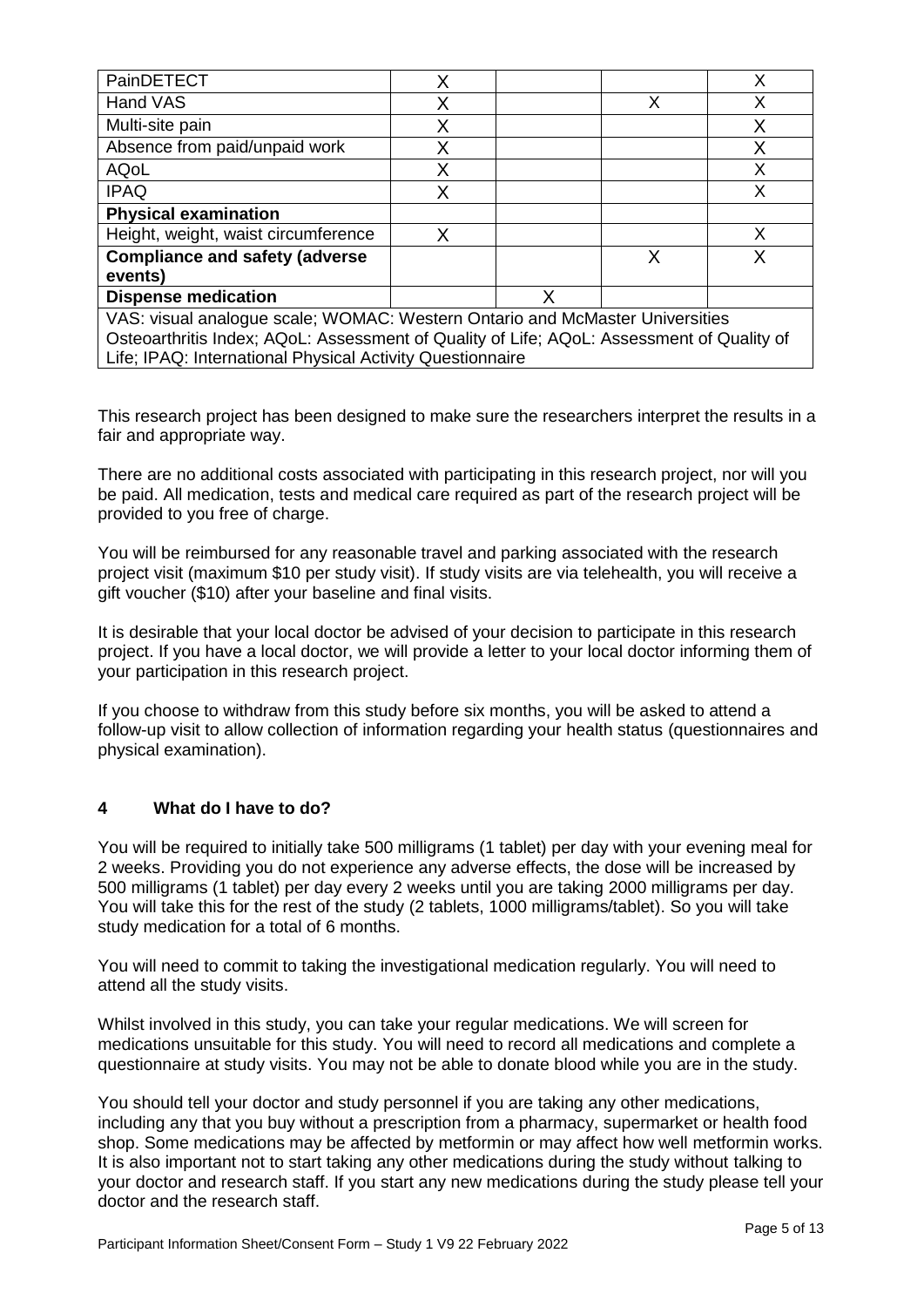## **5 Other relevant information about the research project**

A total of 102 participants with symptomatic knee osteoarthritis and overweight or obesity, aged over 40 years will be recruited in Melbourne. The project will have two groups, with one group receiving metformin and the other group receiving a placebo. All participants will be followed up over 6 months to examine whether metformin has an effect on symptoms.

The project involves researchers from Monash University.

## **6 Do I have to take part in this research project?**

Participation in any research project is voluntary. If you do not wish to take part, you do not have to. If you decide to take part and later change your mind, you are free to withdraw from the project at any stage.

If you do decide to take part, you will be given this Participant Information and Consent Form to sign and you will be given a copy to keep.

Your decision whether to take part or not to take part, or to take part and then withdraw, will not affect your routine treatment, your relationship with those treating you or your relationship with Monash University.

## **7 What are the alternatives to participation?**

You do not have to take part in this research project to receive treatment. You can see your doctor or health care professional to discuss different treatment options for your knee osteoarthritis, such as physiotherapy and medications for pain relief. Your study doctor will discuss these options with you before you decide whether or not to take part in this research project. You can also discuss the options with your local doctor before deciding whether or not to take part in this research project.

## **8 What are the possible benefits of taking part?**

We cannot quarantee or promise that you will receive any benefits from this research. However, some participants may experience possible benefits, such as improvement in their knee symptoms. If this study shows that metformin is effective in reducing knee pain, it may enable this treatment to be available to more people in the future.

We will inform you of any abnormal findings from knee X-rays and other tests, so that you can then consult with your doctor.

## **9 What are the possible risks and disadvantages of taking part?**

Medical treatments often cause side effects. You may have none, some or all of the effects listed below, and they may be mild, moderate or severe. If you have any of these side effects, or are worried about them, talk with your study doctor. Your study doctor will also be looking out for side effects.

#### Side effects of metformin

Use of metformin is an established safe and well-tolerated treatment to lower blood glucose. The dose of metformin we use in this study are commonly used for type 2 diabetes mellitus. Metformin may have unwanted side effects in some people.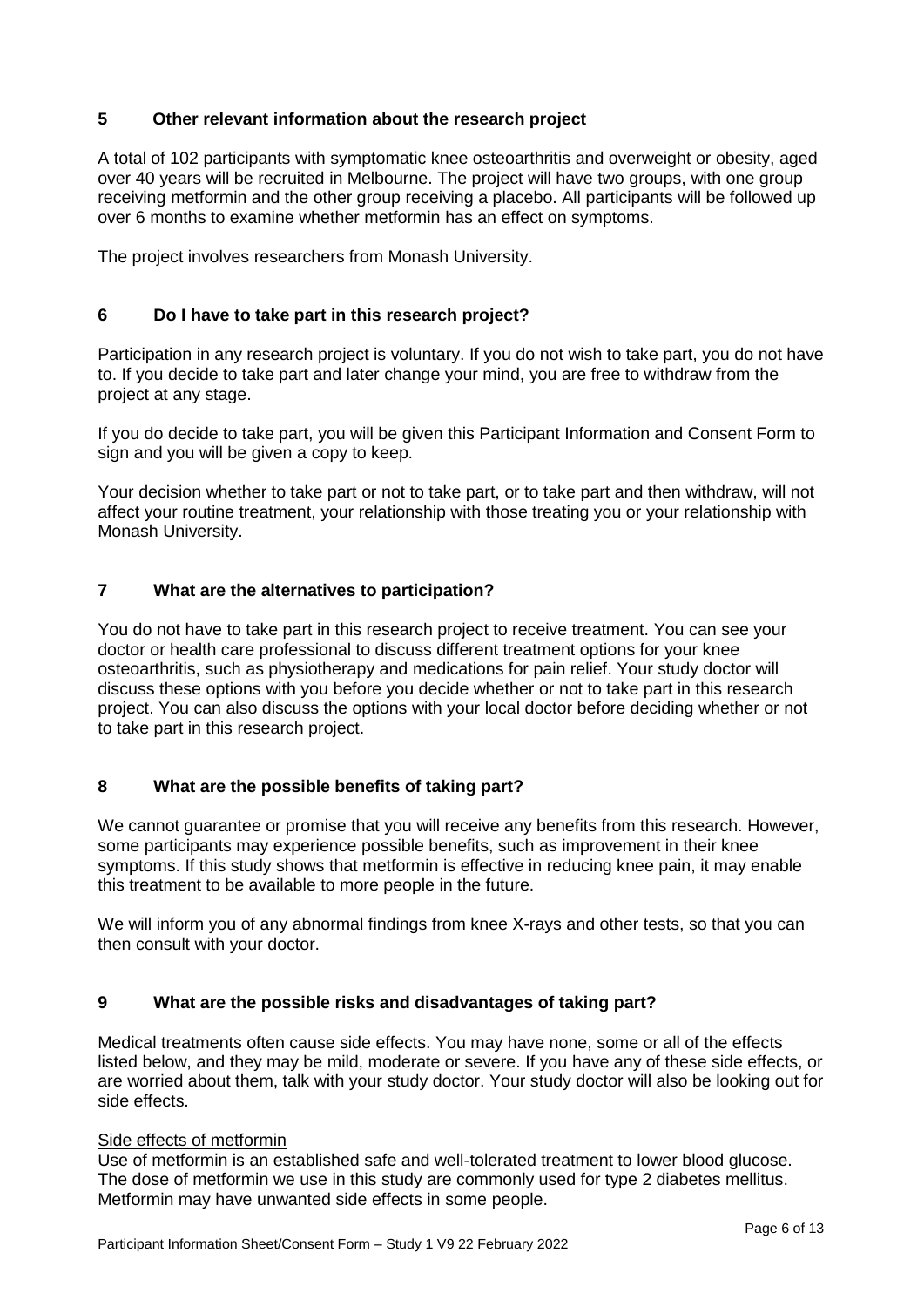Most common side effects (affects 1 in 10 to 1 in 100 users) include:

- gastrointestinal symptoms: diarrhoea, nausea, vomiting, abdominal pain, indigestion, loss of appetite
- taste disturbance
- headache

Uncommon or rare side effects (affects 1 in 10,000 users) include:

- skin reactions: erythema, pruritus, urticarial
- lactic acidosis
- decrease of vitamin B12 absorption
- liver function test abnormalities or hepatitis resolving upon metformin discontinuation

## Pregnancy risks

The effects of metformin on the unborn child and on the newborn baby are not known. Because of this, it is important that research project participants are not pregnant or breast-feeding and do not become pregnant during the course of the research project. You must not participate in the research if you are pregnant or trying to become pregnant, or breast-feeding.

If you are female and child-bearing is a possibility, you will be required to undergo a pregnancy test prior to commencing the research project.

If you are male, you should not father a child or donate sperm for at least three months after the last dose of study medication.

Both male and female participants are strongly advised to use effective contraception during the course of the research and for a period of three months after completion of the research project. You should discuss methods of effective contraception with your study doctor.

If you do become pregnant whilst participating in the research project, you should advise your study doctor immediately. Your study doctor will withdraw you from the research project and advise on further medical attention should this be necessary. You must not continue in the research if you become pregnant.

You should advise your study doctor if you father a child while participating in the research project. Your study doctor will advise on medical attention for your partner should this be necessary.

## Unknown side effects

There may be side effects that the researchers do not expect or do not know about and that may be serious. Tell your study doctor immediately about any new or unusual symptoms that you get.

Many side effects go away shortly after treatment ends. However, sometimes side effects can be serious, long lasting or permanent. If a severe side effect or reaction occurs, your study doctor may need to stop your treatment. Tell the study doctor if you have any problems. Your study doctor will monitor for and discuss the best way of managing any side effects with you, should they occur.

## Risks of procedures in this study

This research project involves exposure to a very small amount of radiation. As part of everyday living, everyone is exposed to naturally occurring background radiation and receives a dose of about 2 millisieverts (mSv) each year. The effective dose from this research project is less than 0.01 mSv. At this dose level, no harmful effects of radiation have been demonstrated, as any effect is too small to measure. The risk is believed to be minimal.

Have you been involved in any other research studies that involve radiation? If so, please tell us. Please keep information contained within the Patient Information and Consent Form about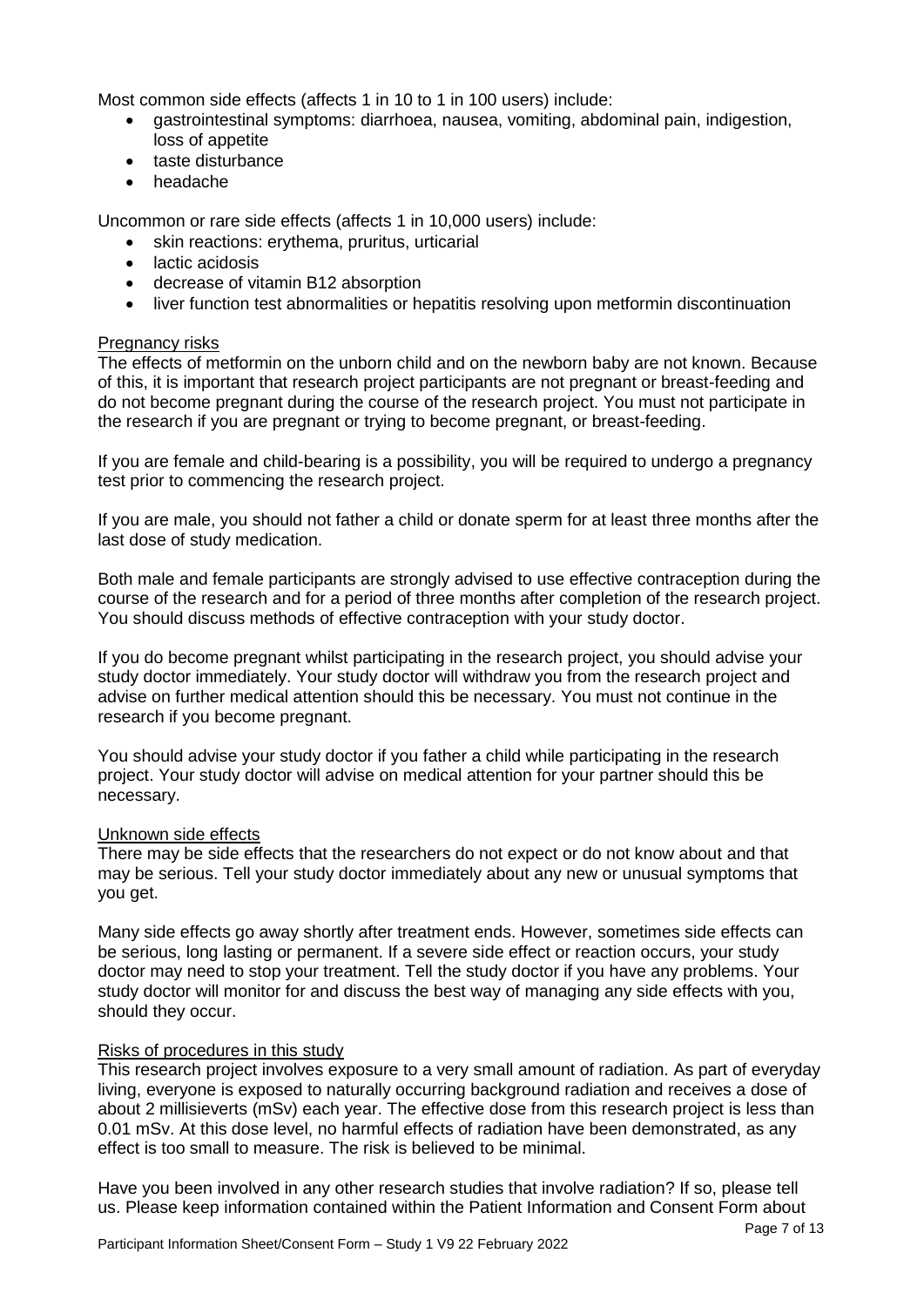your exposure to radiation in this study, including the radiation dose, for at least five years. You will be required to provide this information to researchers of any future research projects involving exposure to radiation.

Having blood taken may cause some discomfort, bruising, minor infection or bleeding. If this happens, it can be easily treated. Blood samples is collected by a qualified venpuncturist. We endeavour to make the collection process as simple and as stress free as possible.

If you become upset or distressed as a result of your participation in the research, the study doctor will be able to arrange for counselling or other appropriate support. Any counselling or support will be provided by qualified staff who are not members of the research project team.

## **10 What will happen to my test samples?**

This research project involves the collection, testing and analysis of your blood samples.

The collection and testing of your blood sample is a mandatory component of the research. This is done to examine your liver function, kidney function, blood lipids, blood glucose, vitamin B12, and inflammatory biomarkers in order to assess your suitability for the study and monitor the safety and efficacy of the treatment.

Your blood samples will be re-identifiable (i.e. coded, without your name on them), and will be tested at Melbourne Pathology for the proposed blood tests. Blood samples will be destroyed after testing.

## **11 What if new information arises during this research project?**

Sometimes during the course of a research project, new information becomes available about the treatment that is being studied. If this happens, your study doctor will tell you about it and discuss with you whether you want to continue in the research project. If you decide to withdraw, your study doctor will make arrangements for your regular health care to continue. If you decide to continue in the research project you will be asked to sign an updated consent form.

Also, on receiving new information, your study doctor might consider it to be in your best interests to withdraw you from the research project. If this happens, he/she will explain the reasons and arrange for your regular health care to continue.

## **12 Can I have other treatments during this research project?**

Whilst you are participating in this research project, you may not be able to take some or all of the medications or treatments you have been taking for your condition or for other reasons. It is important to tell your study doctor and the study staff about any treatments or medications you may be taking, including over-the-counter medications, vitamins or herbal remedies, acupuncture or other alternative treatments. You should also tell your study doctor about any changes to these during your participation in the research project. Your study doctor will also explain to you which treatments or medications need to be stopped for the time you are involved in the research project.

It may also be necessary for you to take medication during or after the research project to address side effects or symptoms caused by participation in the study that you may have. This will be paid for by the sponsor of the study.

#### **13 What if I withdraw from this research project?**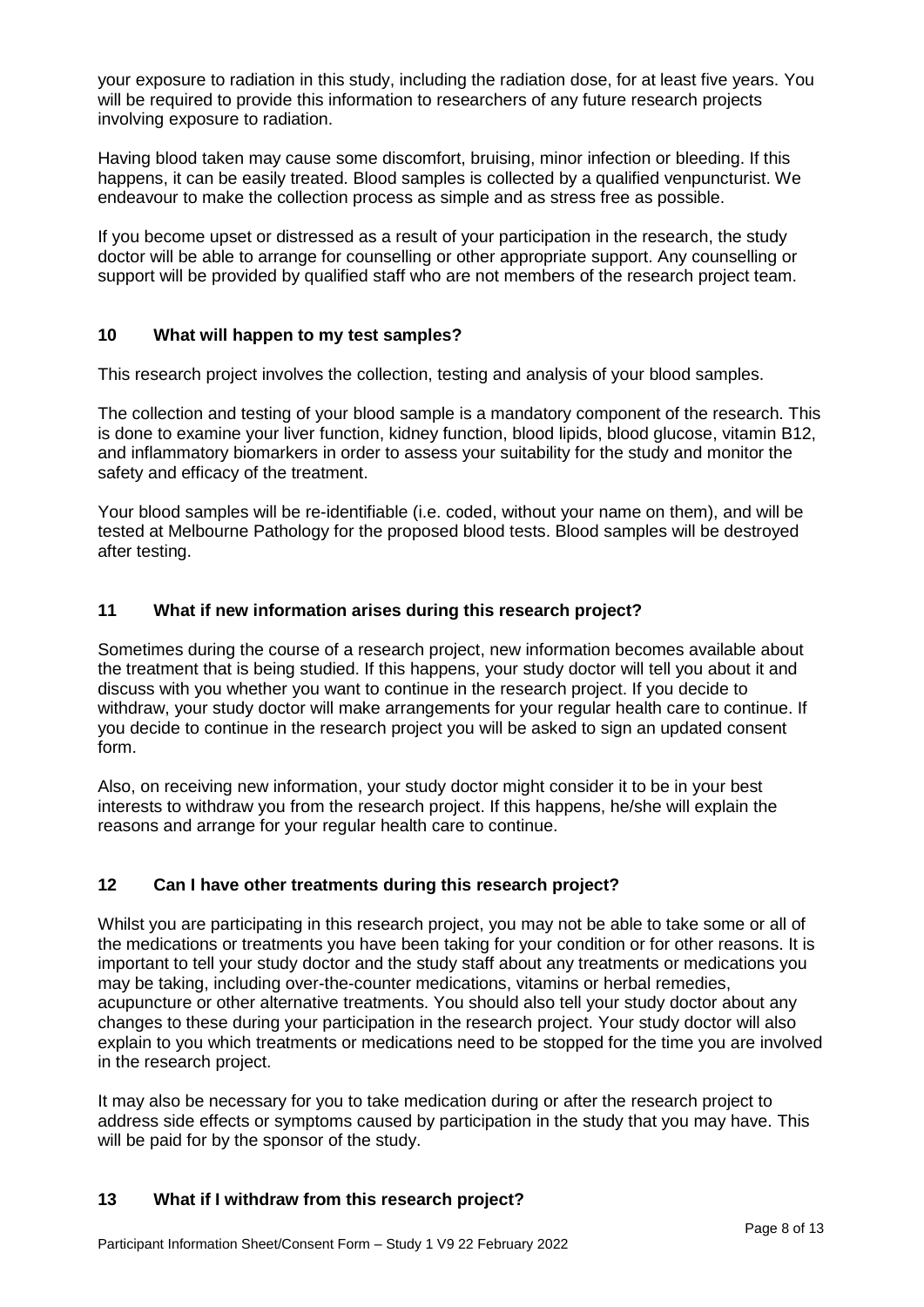If you decide to withdraw from the project, please notify a member of the research team before you withdraw. This notice will allow that person or the research supervisor to discuss any health risks or special requirements linked to withdrawing.

If you do withdraw your consent during the research project, the study investigator and relevant study staff will not collect additional personal information from you, although personal information already collected will be retained to ensure that the results of the research project can be measured properly and to comply with law. You should be aware that data collected by the study investigator up to the time you withdraw will form part of the research project results. If you do not want them to do this, you must tell them before you join the research project.

## **14 Could this research project be stopped unexpectedly?**

This research project may be stopped unexpectedly for a variety of reasons. These may include reasons such as:

- Unacceptable side effects
- The drug/treatment being shown not to be effective
- The drug/treatment being shown to work and not requiring further testing

## **15 What happens when the research project ends?**

At the completion of the trial, if you wish to know whether you received metformin or the placebo, please contact the research personnel for further information.

We will send you a follow-up letter to inform you of the findings of the study.

Metformin or placebo will be provided to you during the trial for a 6 month period at no cost. Once the trial has finished we will not be able to continue to provide this treatment to you. However, if your doctor is in agreement with continuing the treatment after the trial, he/she can provide you with a prescription for metformin. From this point you will need to cover the cost of your medication.

## **Part 2 How is the research project being conducted?**

#### **16 What will happen to information about me?**

By signing the consent form you consent to the study investigator and relevant research staff collecting and using personal information about you for the research project. Any information obtained in connection with this research project that can identify you will remain confidential.

Monash REDCap will be used for collection and storage of data. The REDCap is password protected and access restricted to study investigators. The data we collect or use will be individually identifiable or re-identifiable (i.e. coded which means that the data we collect from you will be directly linked to your study ID number. A study ID number will be allocated to each participant so that their name is not on all data.). All electronic data will be kept in passwordprotected databases, separate from identifying information. The completed eConsent PDFs are stored in REDCap in a File Repository under "PDF Survey Archive". Where data is collected on paper, this will be kept in locked filing cabinets with restricted key access, at the School of Public Health and Preventive Medicine, Monash University.

Your knee x-ray will be name-identified in accordance with standard clinical practice, and will be stored securely and indefinitely in the I-MED Radiology database and password-protected databases at the School of Public Health and Preventive Medicine, Monash University. Access to data will be limited to the principal and associate investigators and support staff only. Data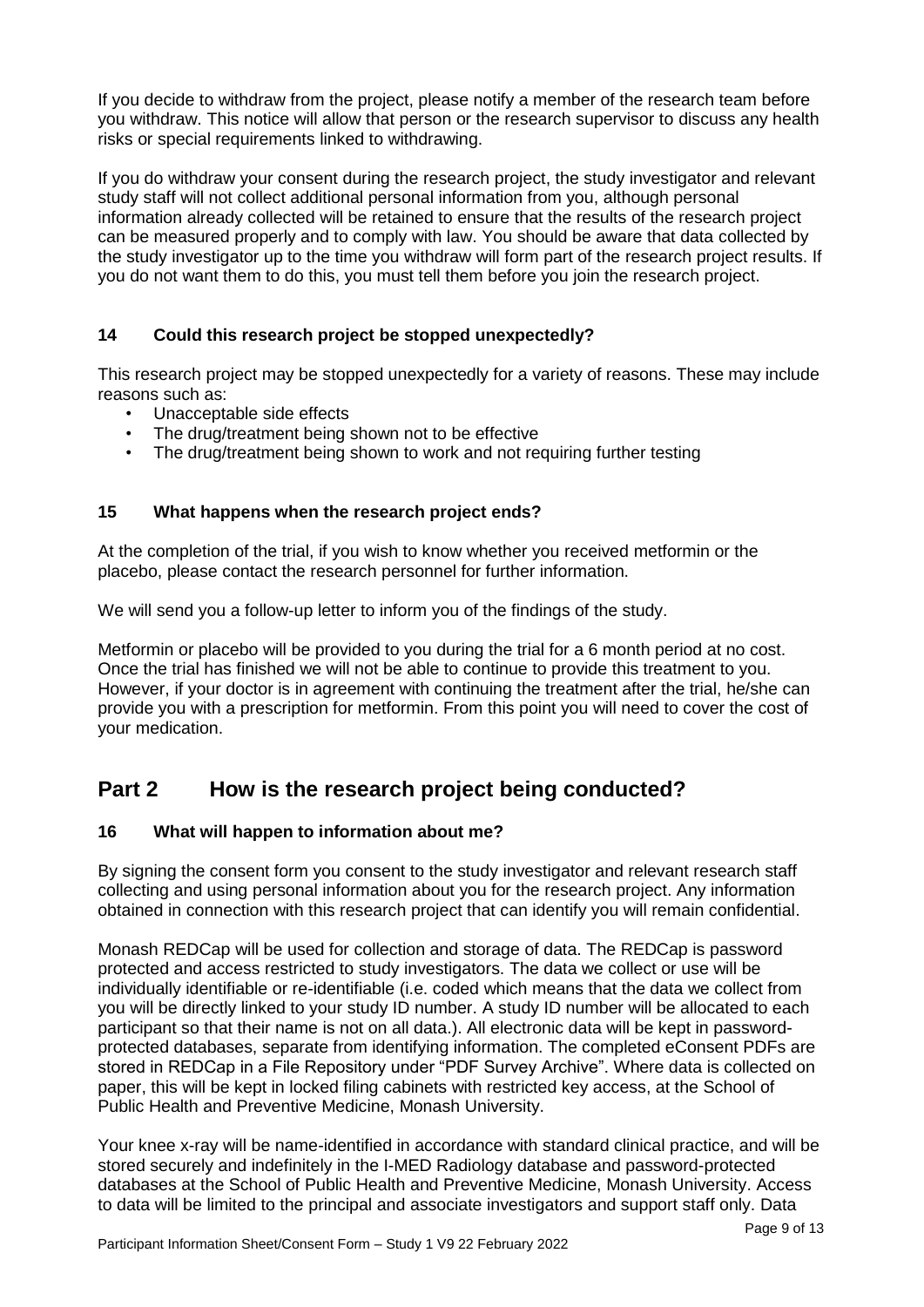transfer will occur so that the final dataset with re-identifiable (i.e. coded) data can be accessed by all the chief investigators of the study. Identifiable information will not be released to anyone outside the research team.

Your information will only be used for the purpose of this research project and it will only be disclosed with your permission, except as required by law.

By signing the consent form you consent to the study investigator using your data collected for this project for extended related research. Your data collected for this project may be combined with data collected from other studies for meta-analyses. In this case only re-identifiable data will be used.

Information from questionnaires and physical examinations will be retained for at least 15 years upon completion of the study. This research project does not involve the establishment of a databank.

It is necessary that your local doctor be advised of your decision to participate in this research project. By signing the consent section, you agree to your local doctor being notified of your decision to participate in this research project.

It is anticipated that the results of this research project will be published and presented in a variety of forums. In any publication, report, or presentation, information will be provided in such a way that you cannot be identified, except with your permission. This confidentiality will be maintained by presenting aggregate data.

Should any sharing of data be considered (e.g. for combining data with other studies), then data sharing will only involve re-identified (i.e. coded) data, i.e. data that is shared will not include identifiable information. In the event where personal information (e.g. name, date of birth) may need to be shared (e.g. data linkage), we will contact you or your guardian for consent for data sharing.

In accordance with relevant Australian and Victorian privacy and other relevant laws, you have the right to request access to your information collected and stored by the research team. You also have the right to request that any information with which you disagree be corrected. Please contact the study team member named at the end of this document if you would like to access your information.

If you are not satisfied with how your personal information has been handled (as laid out in the Privacy Act, 1988), then you can make a complaint to the Office of the Australian Information Commissioner (OAIC). Please refer to<http://www.oaic.gov.au/privacy/privacy-complaints> for more information.

## **17 Complaints and compensation**

If you suffer any injuries or complications as a result of this research project, you should contact the study team as soon as possible and you will be assisted with arranging appropriate medical treatment. If you are eligible for Medicare, you can receive any medical treatment required to treat the injury or complication, free of charge, as a public patient in any Australian public hospital.

## **18 Who is organising and funding the research?**

This research project is being conducted at Melbourne by Professor Flavia Cicuttini, Dr Yuanyuan Wang, Professor Anita Wluka, and Dr Monira Hussain, and is being funded by Monash University.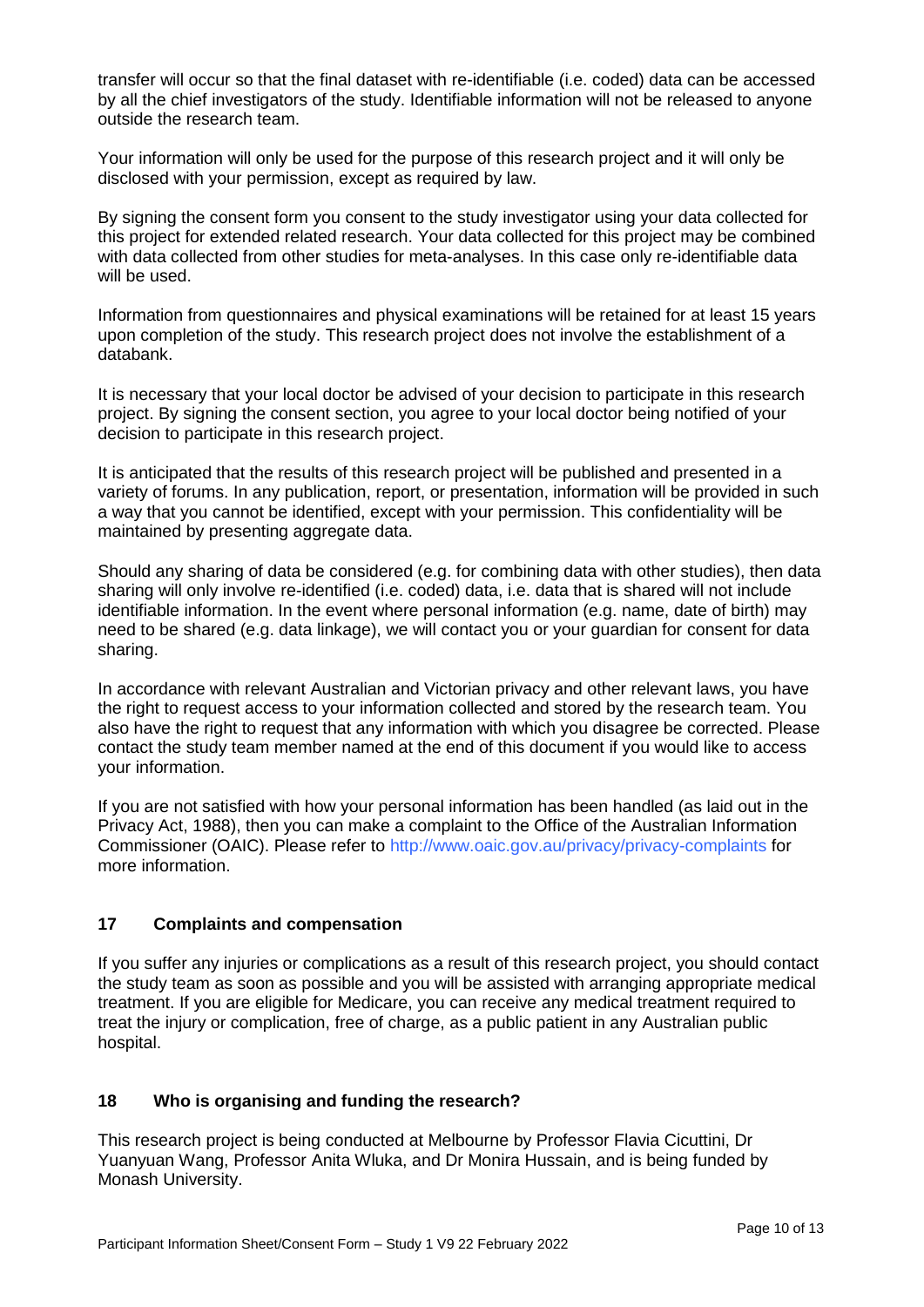By taking part in this research project you agree that data generated from this project may be provided to Monash University. Monash University may directly or indirectly benefit financially from knowledge acquired through analysis of your data.

You will not benefit financially from your involvement in this research project even if, for example, knowledge acquired from analysis of your data prove to be of commercial value to Monash University.

In addition, if knowledge acquired through this research leads to discoveries that are of commercial value to Monash University, the study investigators or their institutions, there will be no financial benefit to you or your family from these discoveries.

No member of the research team will receive a personal financial benefit from your involvement in this research project (other than their ordinary wages).

## **19 Who has reviewed the research project?**

All research in Australia involving humans is reviewed by an independent group of people called a Human Research Ethics Committee (HREC). The ethical aspects of this research project have been approved by the Alfred Hospital Ethics Committee.

This project will be carried out according to the *National Statement on Ethical Conduct in Human Research (2007)*. This statement has been developed to protect the interests of people who agree to participate in human research studies.

## **20 Further information and who to contact**

The person you may need to contact will depend on the nature of your query.

If you want any further information concerning this project or if you have any medical problems which may be related to your involvement in the project (for example, any side effects), you can contact the principal investigator:

Professor Flavia Cicuttini (Monash University): 9903 0158, [flavia.cicuttini@monash.edu](mailto:flavia.cicuttini@monash.edu)

#### **Clinical contact person**

| Name            | <b>Professor Flavia Cicuttini</b>  |                                        |
|-----------------|------------------------------------|----------------------------------------|
| <b>Position</b> | Head Rheumatology, Alfred Hospital | Alfred Hospital Rheumatology Registrar |
|                 | Head Musculoskeletal Unit, Monash  | (outside office hours)                 |
|                 | University                         |                                        |
| Telephone       | 9903 0158                          | 9076 2000                              |
| Email           | flavia.cicuttini@monash.edu        |                                        |

#### **Project team contact information**

| Name      |                       |
|-----------|-----------------------|
| Position  | Project officer       |
| Telephone | 9903 0553             |
| Email     | jointstudy@monash.edu |

For matters relating to research at the site at which you are participating, the details of the local site complaints person are:

| <b>Position</b> | <b>Complaints Officer (Alfred Health)</b> |             |
|-----------------|-------------------------------------------|-------------|
|                 |                                           | $D = 44.44$ |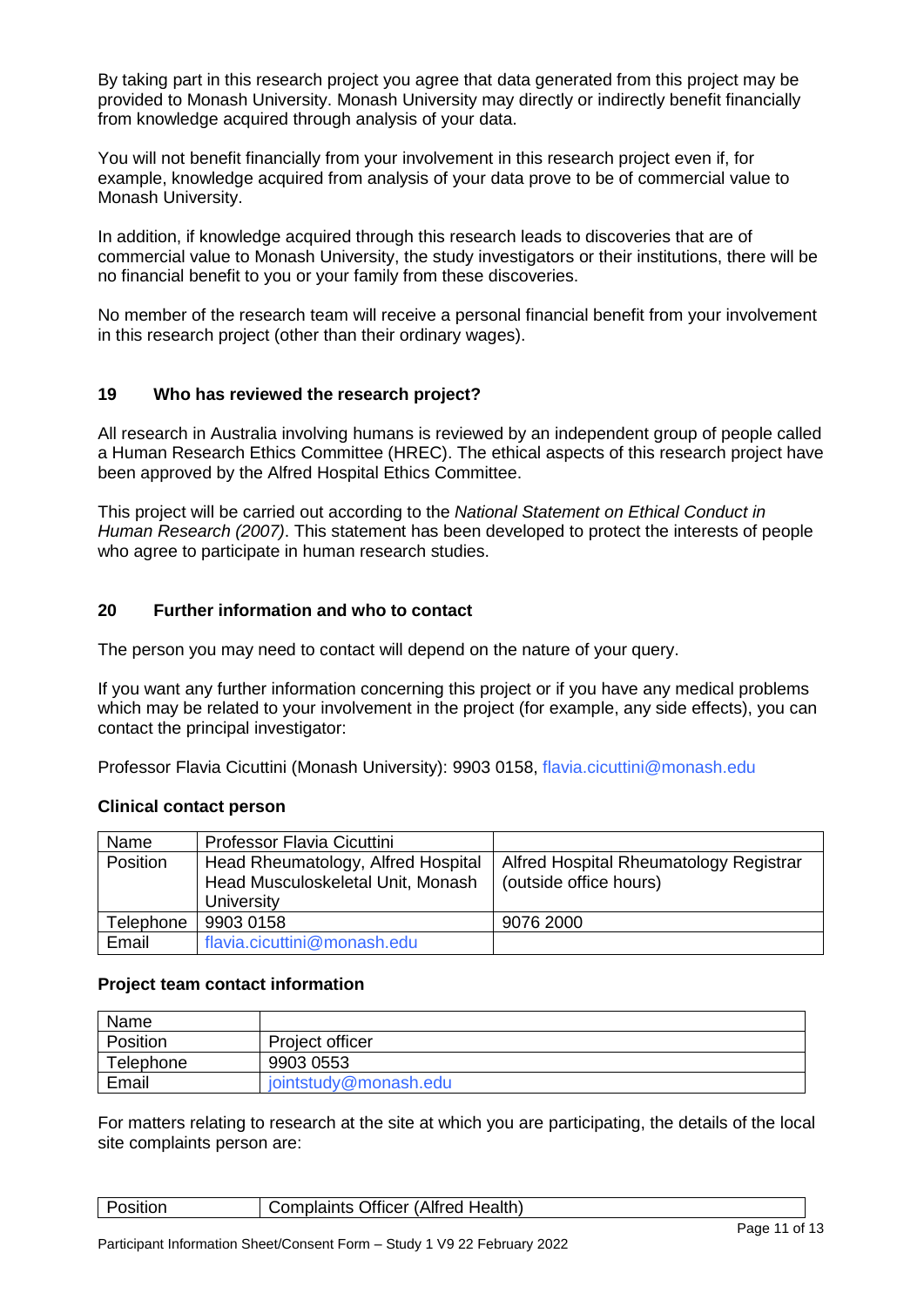| Telephone | 9076 3619<br>03        |
|-----------|------------------------|
| Email     | research@alfred.org.au |
| $\sim$    |                        |

#### **Complaints contact person**

| Position  | Complaints Officer (Monash University) |
|-----------|----------------------------------------|
| Telephone | 03 9905 2052                           |
| Email     | muhrec@monash.edu                      |

If you have any complaints about any aspect of the project, the way it is being conducted or any questions about being a research participant in general, then you may contact:

#### **Reviewing HREC approving this research and HREC Executive Officer details**

| Reviewing HREC name | <b>Alfred Hospital Ethics Committee</b> |
|---------------------|-----------------------------------------|
| Position            | <b>HREC Executive Officer</b>           |
| Telephone           | 03 9076 3619                            |
| Email               | research@alfred.org.au                  |